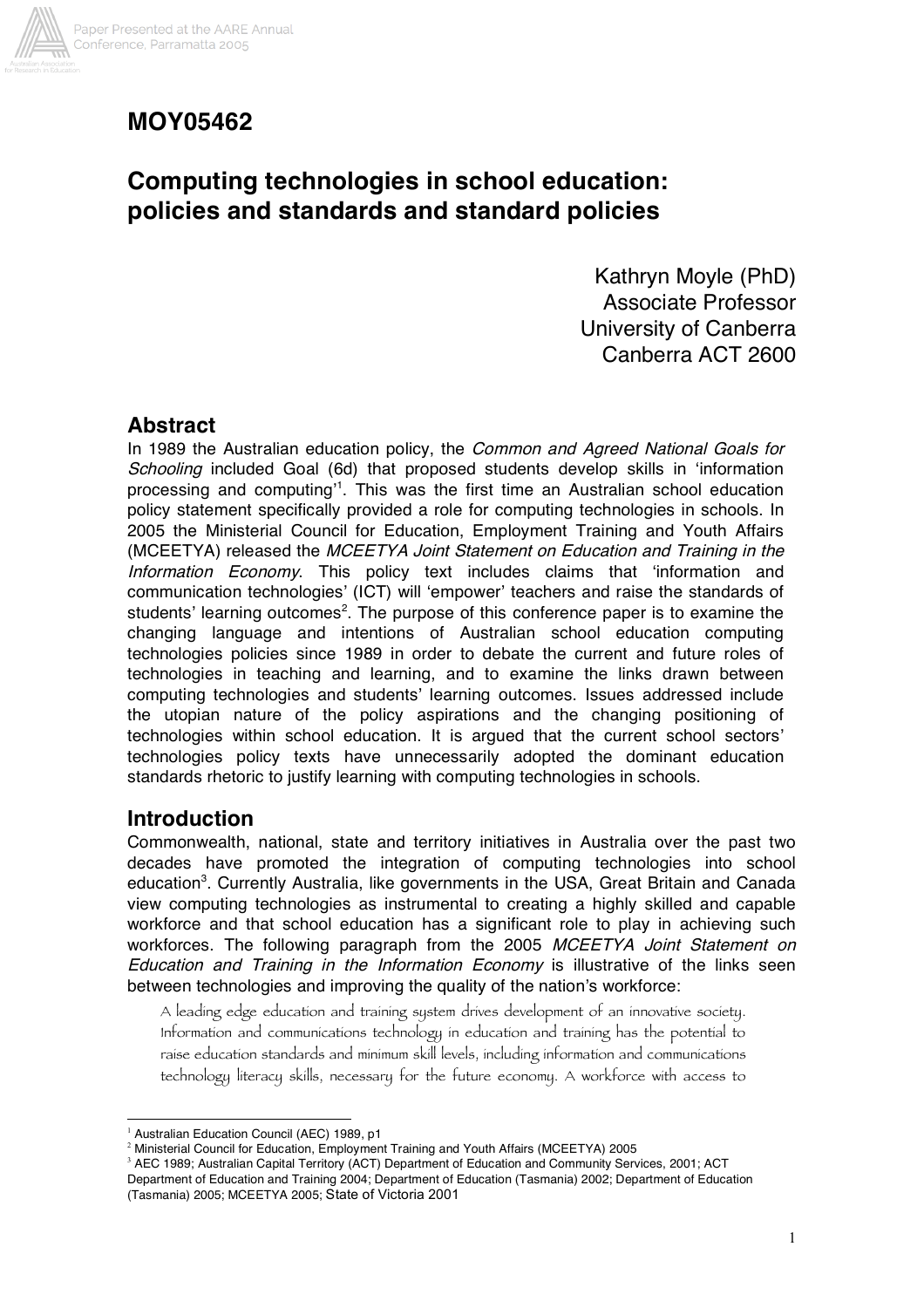

individualised and flexible, quality training through new technologies will address Australia's need for competent workers who learn throughout life. This is especially important in the context of an ageing population and a world of continuous technological change where knowledge is becoming a commodity. 4

# **Language**

The introduction into schools of computers and a range of technologies sees these technologies and associated processes labelled with several different names. There is however, no universally-shared use of or understanding about the language that collectively describes these technologies. Different devices and processes tend to be lumped together and referred to variously as 'information and communication technologies' (ICT), 'learning technologies' or 'new technologies'. These terms are often used interchangeably and without any clarity about to which particular device or functionality is being referred. Without clarity about the language being used, confusion and cross-messages can easily enter into descriptions and discussions about different technologies, and their place within school education. To enable the reader to have a common understanding with the author concerning interpretations of key words and phrases, a brief outline about the language used in this paper is provided.

#### **Hardware, software and telecommunications**

A range of technologies enable activities in schools that are supported through online networks and databases: activities such as record-keeping (eg of students' attendance, student achievement outcomes, finance and asset management); information provision (eg through online daily bulletins); communication (eg using email); online content (eg through the use of publicly and privately developed materials accessible over the Internet); and borrowing books (eg through the library). Computers linked to the Internet through telecommunications services including broadband and through satellites; wireless technologies; personal digital assistants (PDAs); other handheld devices such as notebooks and laptops; and interactive whiteboards are all examples of technologies that are used in schools. These devices each employ different sorts of software. Both synchronous and asynchronous software is used to support online learning. Synchronous software enables learning to occur with participants taking part at the same time, and asynchronous software enables learning to occur at anytime and in any location. The computing infrastructure provisions of schools usually include the hardware, software, Internet services, networking and connectivity requirements necessary for the teaching, learning and administration of schools.

For the purposes of this paper, I will use the phrase 'computing technologies' by which I mean electronic digital devices that store and process information and that are linked to the Internet to support learning, teaching and the administration of schools. Such a definition draws a distinction between the facilities or equipment, and activities such as those available with the use of online content. In this paper, where hardware other than computers linked to the Internet, or software or combined services are intended, reference will be made specifically to that process or piece of technology by name.

#### **Positioning Digital Technologies**

While computing technologies can be carefully defined for the purposes of establishing a shared understanding of the language used in a conference paper, such an approach is balanced here with the recognition that computing technologies are socially constructed. Integrating computing technologies into teaching and learning requires a level of technical knowledge, socially applied<sup>5</sup>, in order for the technologies to meet their

 <sup>4</sup> MCEETYA 2005, p1

 $<sup>5</sup>$  Kress 1997</sup>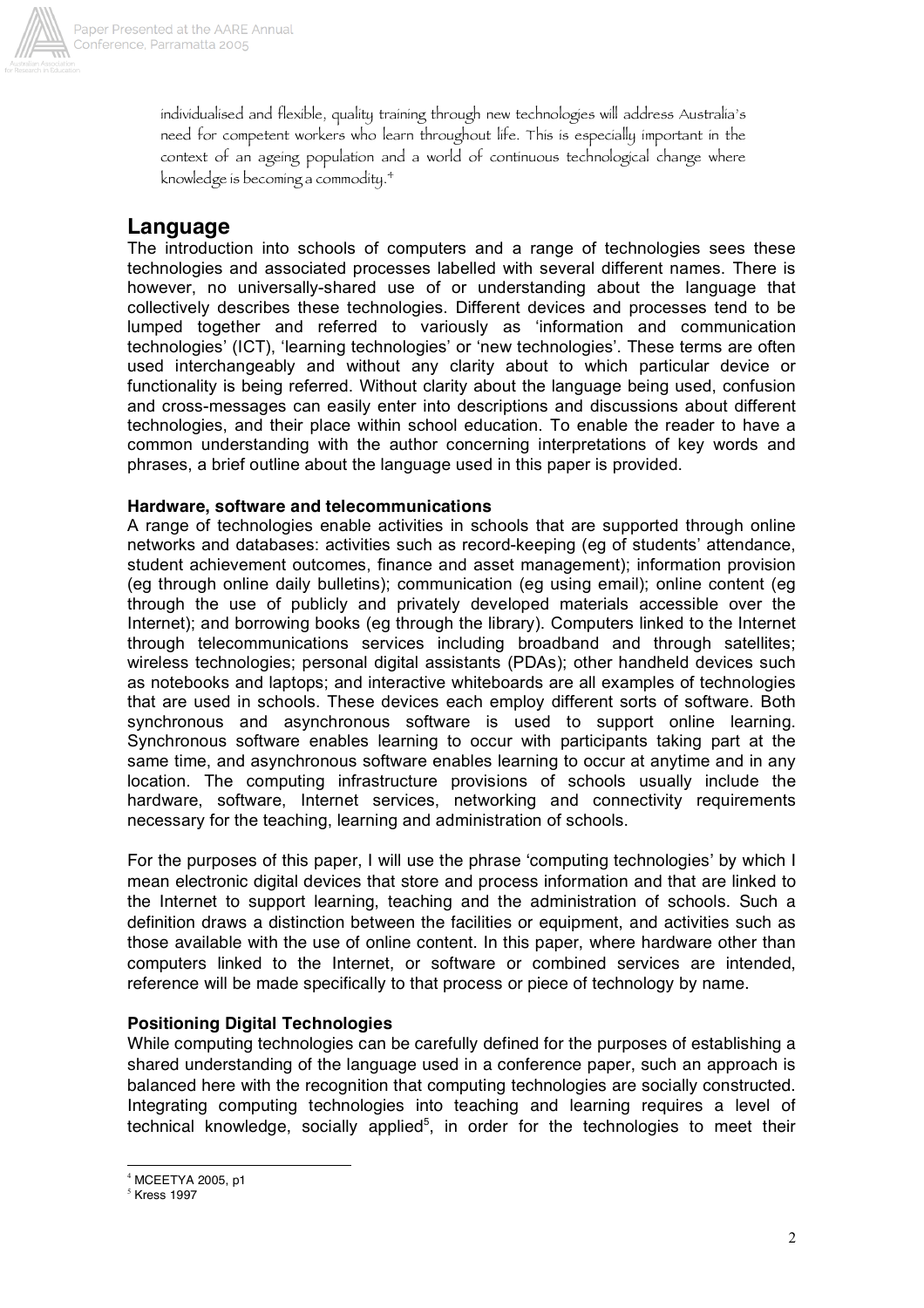

purposes. Different people require different levels of technical knowledge depending upon what sorts of technology they are employing. Computing technologies can also be defined as 'networks of interacting human, organizational, and artifactual entities and practices. Particular elements both constitute and are constituted by the networks in which they participate<sup>26</sup>. This definition of technology problematises it, and places 'technology' into social and cultural constructs; a view that is acknowledged in this paper. Instrumental definitions of technology can hide the overall technological relationships that exist with the world<sup>7</sup>. Studying the language used to describe the purposes and functions of the equipment however, can facilitate an understanding of the potential different technologies have in structuring activities undertaken in school education.

It is assumed in this paper then, that computing technologies may be used in a variety of ways in school education. It is recognised however, that not all applications of these technologies in schools are meaningful, pedagogically sound, fiscally responsible, or ethical<sup>8</sup>. For the purposes of this paper, the focus is on computing technologies as a teaching and learning tool, that achieves meaningful outcomes for students that could not be achieved using other forms of resources such as books or pens and paper.

# **Articulating aspirations**

Insights into the aspirations identified by the Australian school sector for learning with computing technologies, can be seen through a review of government policies. Policies provide a window into the aspirations of the authors, since policies are created in order to articulate preferred visions of the future, and are used to make decisions in the present that are consistent with these visions. The forward of the national policy, Learning in an online world: the school education action plan for the information economy illustrates this view when it states, the policy 'sets out a vision for the future and a roadmap for change<sup>'9</sup>.

Policies can be considered the authorised, official 'talk' of organisations such as schools or governments<sup>10</sup>. Policy texts carry the legitimacy and authority of the authoring agency<sup>11</sup>. What constitutes a policy often is contested however, with multiple texts labelled as policies. Texts ranging from guidelines on how to conduct activities within an organisation (eg email use); through to strategic planning documents; government departments' and committees' statements labelled as 'public policies'; and governments' legislations can all be considered 'policies'. Reviewing texts such as these though, enables us to examine what are the assumptions underlying visions for how computing technologies can be incorporated into school education.

But policies embody more than simply text. The policy-making processes that lead up to the fixing of the meanings of the policies in time, as well as the policy texts themselves<sup>12</sup> form part of policy construction. As such, ways of understanding policies can be found in the nature of the discourses through which the policies are framed and the debates around them are expressed<sup>13</sup>. Computing technologies policies, for example, are the outcome of negotiations between individuals, groups and institutions, where the meanings of the technologies can be seen in the language and in the symbols created

<sup>8</sup> Yee 2000

 <sup>6</sup> Hakken 1999, p23

<sup>7</sup> cf Heidegger 1977

<sup>&</sup>lt;sup>9</sup> Education Network Australia (2000). p1.

 $10$  cf Apple 1993, Codd 1988, Taylor 1997  $<sup>11</sup>$  cf Luke, C., de Castell, Luke, A. 1989</sup>

<sup>&</sup>lt;sup>12</sup> Ball 1990, 1994

<sup>&</sup>lt;sup>13</sup> Reid 2000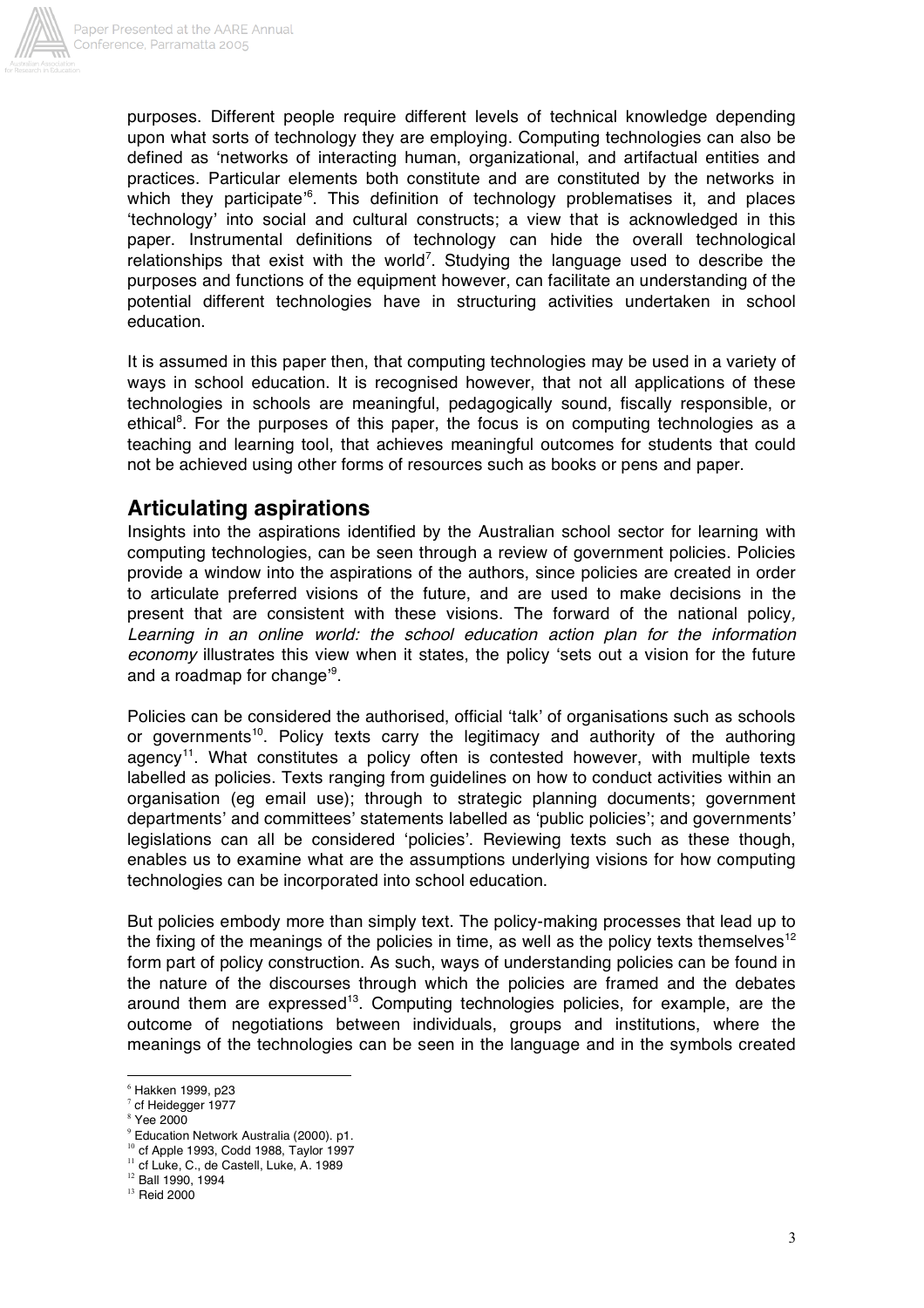

through the respective policies, and in the way people employ those technologies<sup>14</sup>.

Policies are also strategic; they can be used to gear up momentum for change and provide a leverage for resourcing. A retrospective of 20 years of technologies policies in the USA<sup>15</sup> indicates that in 1983 the Federal US education policy. A Nation at Risk identified 'computer science' as one of the five 'new basics'. Since then over \$40 billion in infrastructure, professional development and technical support has been invested into American schools<sup>16</sup>.

In this paper then, Australian school sector policies are used to identify the aspirations or what has been proposed concerning learning with computing technologies. By identifying the themes and actions outlined in schools and sectors' policies, it is possible to see the visions held for the inclusion of these technologies in Australian school education. These data enables us to build a picture of the Australian school sectors' hopes concerning teaching and learning with computing technologies. It will be seen that some key themes repeatedly emerge from these policies, and it is to some of these themes we now turn our attention.

### **Changing aspirations: key policy themes**

Since 1989, policies concerning computing technologies and students' learning have changed their focus from teaching students computing skills<sup>17</sup>; to focusing upon social and structural issues of access for all students<sup>18</sup>; to questions of whole school changes in teaching and learning<sup>19</sup>; to issues in 2005 concerning leadership, research and professional learning to support teachers<sup>20</sup>. This changing landscape provides some pointers to the evolving nature of the diffusion of computing technologies into teaching and learning.

One of the current national goals for schooling (Goal 1.6) states all students will leave school as 'confident, creative and productive users of new technologies, including information and communication technologies, and understand the impact of those technologies on society'<sup>21</sup>. To support the National Goal of Schooling 1.6, the MCEETYA ICT in Schools Taskforce has released the policy Learning in an online world: the school education action plan for the information economy (2000) and several accompanying statements and frameworks. *Learning in an online world* (2000) is due to be replaced later in 2005 with Learning in an online world 2003-06: Contemporary Learning. The suite of supporting statements and frameworks include the Online Content Strategy (2004); Learning Architecture Framework (2003); Research Strategy (2003); and Bandwidth Action Plan (2003). A Pedagogy Statement and a Leadership and professional learning strategy are expected for release in 2005.

Key themes to have emerged from Australian policies over the past five years include:

- Improve access, connectivity (ie bandwidth) and associated infrastructure;
- Create high quality, reusable Australian online content;
- Provide high quality professional development and support for teachers;
- Improve the skills of teachers and students;

<sup>&</sup>lt;sup>14</sup> cf Wyatt, Henwood, Miller & Senker 2000

<sup>&</sup>lt;sup>15</sup> Culp; Honey & Mandinach 2003

<sup>&</sup>lt;sup>16</sup> Dickard in Culp; Honey & Mandinach 2003

<sup>&</sup>lt;sup>17</sup> cf AFC 1989

<sup>&</sup>lt;sup>18</sup> cf MCEETYA 1999

<sup>&</sup>lt;sup>19</sup> cf Curriculum Corporation 2003

<sup>&</sup>lt;sup>20</sup> cf Curriculum Corporation (forthcoming)

<sup>&</sup>lt;sup>21</sup> MCEETYA 1999, p2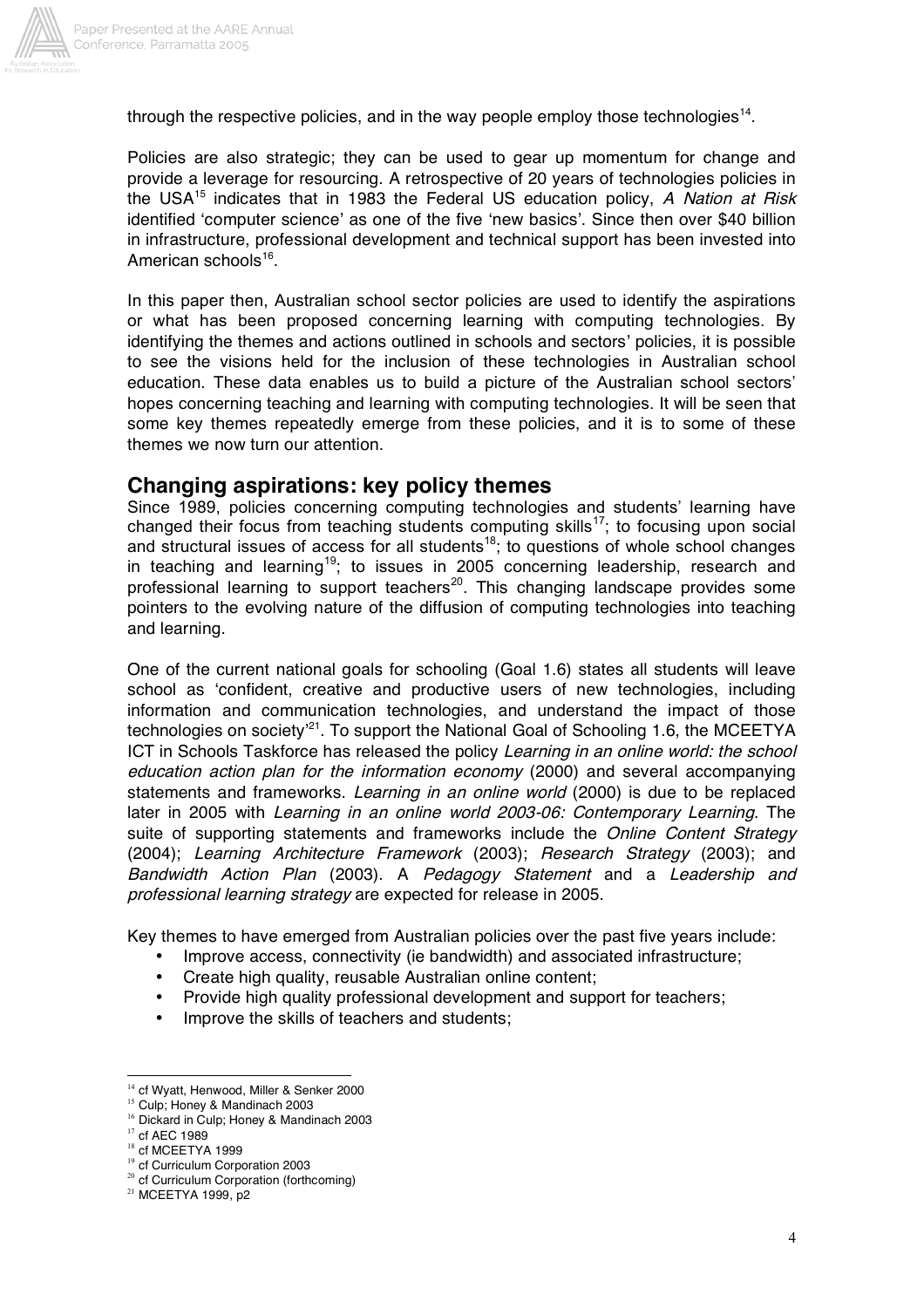

- Increase and link research about computing technologies with teaching and learning; and
- Update regulations and policies that affect technology use including those pertaining to copyright (or intellectual property), security and privacy<sup>22</sup>.

More recently, key themes have also included computer technologies

- Being important in preparing students for the 'information economy'<sup>23</sup>;
- Being a tool to improve or 'transform' teaching and learning<sup>24</sup>;
- Enabling individual student learning plans<sup>25</sup>;
- Improving standards and students' learning outcomes<sup>26</sup>;
- Operating as a lever for whole school reform $27$ ;
- Providing a mechanism for improving international competitiveness<sup>28</sup>; and
- Being a tool for assisting schools to be accountable in a local school or sitebased management environment<sup>29</sup>.

Over the past decade these key themes have been underpinned by an utopian 'ostinato bass' 30.

While several key themes are identifiable within the policies, here, two are addressed:

- Preparation of students for the 'information economy'; and
- Standards and students' learning with computer technologies.

Before discussing these two specific themes, a brief outline is provided of the utopian aims that underpin many Australian computing technologies policies.

#### **Utopian aims**

Underpinning Australian computer technologies policies is a repetitive pattern which equates the introduction of computing technologies into school education with social progress<sup>31</sup>. Partly this is due to the characteristics of public policies: policies by their nature reflect the ambitions and intentions of their authors. In many of the policies advocating the use of computing technologies in schools however, there is a strong utopian undercurrent about the potential 'miracles' of using these technologies to solve a range of social issues. That is, it is implied that these technologies will bring about an improved future for all.

Wertheim explains such views stating that More's Utopia was a version 'of idealised Christian communities notable for their use of technology<sup>32</sup>. She applies More's concept of Utopia to current circumstances concerning the use of computing technologies by stating that

 $22$  cf AEC 1989; Australian Capital Territory (ACT) Department of Education and Community Services, 2001; ACT Department of Education and Training 2004; Department of Education (Tasmania) 2002; Department of Education (Tasmania) 2005; Department of Education & Training (Victoria) 2000; Education Queensland, 2001; MCEETYA 2005; State of Victoria 2001

<sup>&</sup>lt;sup>23</sup> cf Curriculum Corporation 2003; (then) Department of Employment, Education, Training and Youth Affairs (DEETYA) 2000; MCEETYA 2005;

<sup>&</sup>lt;sup>24</sup> cf ACT Department of Education and Training 2004

 $25$  cf MCEETYA 2005

<sup>&</sup>lt;sup>26</sup> cf Department of Education (Tasmania) 2005

 $27$  cf Education Queensland, 2000

<sup>&</sup>lt;sup>28</sup> cf MCEETYA 2005

<sup>&</sup>lt;sup>29</sup> cf Ibid; Curriculum Corporation, 2003

<sup>&</sup>lt;sup>30</sup> An 'ostinato bass' is the repetition of a musical pattern many times over which provides the structural underpinning in the lowest part of a piece music.

<sup>&</sup>lt;sup>31</sup> Similar observations are made by Bromley (1998) concerning policies in the USA and UK.

<sup>&</sup>lt;sup>32</sup> Wertheim 1999, p42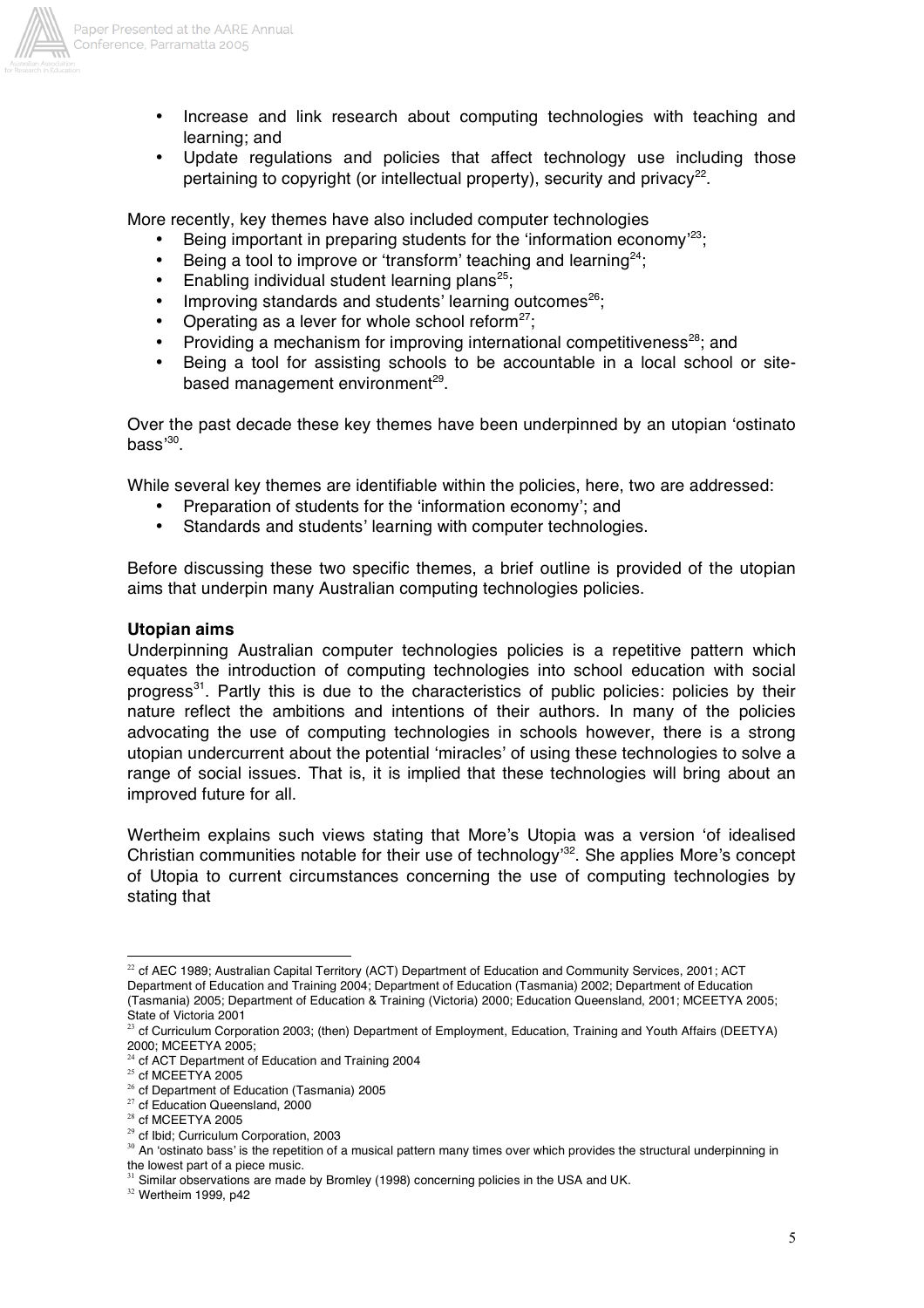

today too, champions of cyberspace suggest that their technology will create a new utopia – a better, brighter, more "heavenly" world for all. With contemporary cyber-utopianism, … the technology is digital rather than mechanical, but the dream remains the same<sup>33</sup>.

#### The following excerpts illustrate the utopian nature of Australian computing technologies policies, and the maintenance of this characteristic over time.

#### This following statement was made by the Commonwealth Information Policy Advisory Committee (IPAC) in 1997.

The members of IPAC have a vision of an Australia where everyone is 'location independent' in terms of access to affordable services, closeness to each other and to the worlds of learning<sup>34</sup>… It is about deploying the true miracles of the communications and information revolution to transform rural Australia, to break down the barriers between metropolitan and country Australía and thís to create new futures for all Australíans<sup>35</sup>.

#### In 2000 the Queensland Government proposed a new utopia for the schooling sector suggesting that the miracles of cyberspace mean

We are witnessing a new world order [where the] 'the "cyber" education of tomorrow will have no geographical borders. … Cultural exchange may well develop into the longdreamed-of "global village"'<sup>36</sup>.

#### In 2005, the MCEETYA Joint statement on education and training in the information economy, states

The everyday use of information and communications technology will transform education and training, and lay a foundation for our future economic and social prosperity. … Through new technologies, education and training provision is becoming borderless<sup>37</sup> .

It can be seen that over time computing technologies have been ascribed the ability to promote an idealised space where communities can be fostered and where there will be an enriching of people's lives as social beings. These statements construct communities that transcend distance. Making communities more economically and socially prosperous however, does not emerge from thin air. To achieve the utopian rhetoric of these policies, a terrestrial infrastructure is required. To achieve this idealised state of 'location independence', there is the necessity not only for a sound telecommunications infrastructure, but also for some, an accessible electricity supply. Achieving the utopian ideals espoused will take time and money.

#### **Preparation of students for the 'information economy'**

Policies advocating the inclusion of computing technologies into school education draw into consideration a complex array of interactions with other state, territory, national and Commonwealth policies within and beyond school education. Schools are included in 'whole of government' ICT policies<sup>38</sup> where an emphasis rests on schools contributing to Australia's international competitiveness through the 'information economy'<sup>39</sup>.

Australia's Strategic Framework for the Information Economy 2004 - 2006: Opportunities

<sup>37</sup> MCEETYA 2005, p1

 $33$  Ibid

<sup>34</sup> IPAC 1997, pii

<sup>35</sup> IPAC 1997, p3

<sup>&</sup>lt;sup>36</sup> Queensland Government, Department of Communication and Information, Local Government and Planning 2000, p2

<sup>&</sup>lt;sup>38</sup> cf Department of Communications, Information Technology and the Arts (DCITA), 2004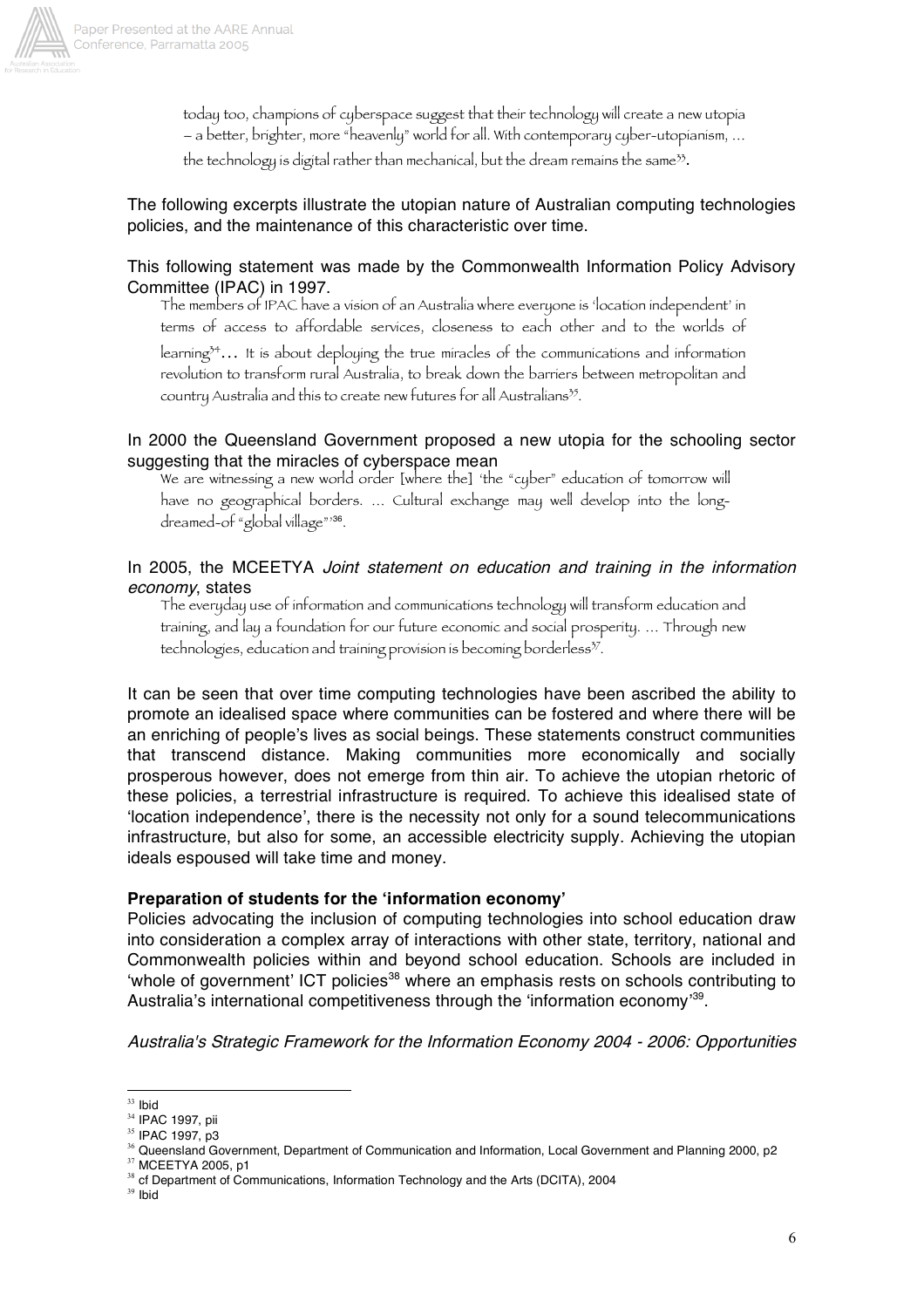

and Challenges for the Information  $Aq e^{40}$  is the Australian Government's peak information economy policy document. It is intended to provide the 'policy leadership and national direction needed to address new challenges to Australia's position as a leading information economy<sup>141</sup> It follows on from the Strategic Framework for the Information Economy: Identifying Priorities for Action - December 1998, and its' three progress reports (1999, 2000 & 2002) where education and training were identified as being 'a crucial underpinning to Australia's success in the information economy<sup>142</sup>. It stated that 'our education and training systems must equip all Australians to be enterprising, innovative, adaptable and socially responsible participants in the information economy<sup>,43</sup>. The 2004 version of the Strategic Framework indicates that education and training have central roles to play in developing 'Australia's innovation system as a platform for productivity growth and industry transformation'44.

But if the 'information economy' is a destination for which students are being prepared, what is the 'information economy' and how is it different to other economies and economies of the past? The Australian Bureau of Statistics (ABS) has grappled with this problem and has forwarded the following respective definitions of the 'information society' and the 'information economy'.

The term 'information society' is mainly used to refer to the diffusion of these technologies throughout the community (business, government and households), and the term 'information economy' relates to the flow of information between economic units, the transactions that take

place, and the benefits resulting from these transactions and information flows 45.

The eminent Australian economist Professor Don Lamberton observes however, that while online economic activity tends to be constructed as a separate economy, he argues against this view stating that it is not a separate economy because like the rest of the economy, it is 'built upon the labour force, the knowledge base, public assets, and the legal framework and other institutions of society<sup>46</sup>. Furthermore, he argues that while 'economic theory assumes decision makers have rich and sure information about the information economy, … we lack official statistics of information work and activities and especially of the international flow of information<sup>47</sup>. He states 'it should be an important clue that most of the disputed areas in economic theory and most of the major discontents are tied up with the assumptions made about the role of information<sup>148</sup>. As such, suffice to note here that while policies in Australia and overseas portray the 'information economy' as a new, separate economy, for which schools are encouraged to prepare students to take their place, defining this field of economic activity is problematic. The relationship between schools and the 'information economy' then, is not a clear or easily definable concept.

Strongly linking the policy language to economic concepts however, also influences the way students, teachers and leaders are positioned within the policies, which in turn influences how individuals within these respective groups of people see themselves. Within economic markets, individuals are consumers who use information, products or services. There is not a concept within such a paradigm of a common good, nor of joint

<sup>45</sup> ABS 1999, p587

 $40$  Ibid

<sup>41</sup> DCITA 2004, p1

<sup>42</sup> National Office of the Information Economy (NOIE) 1998

<sup>43</sup> NOIE 1998

<sup>44</sup> DCITA 1998, p44

<sup>46</sup> Lamberton 2000, p3 <sup>47</sup> Lamberton 2000, p2

 $48$  Lamberton 2000, p3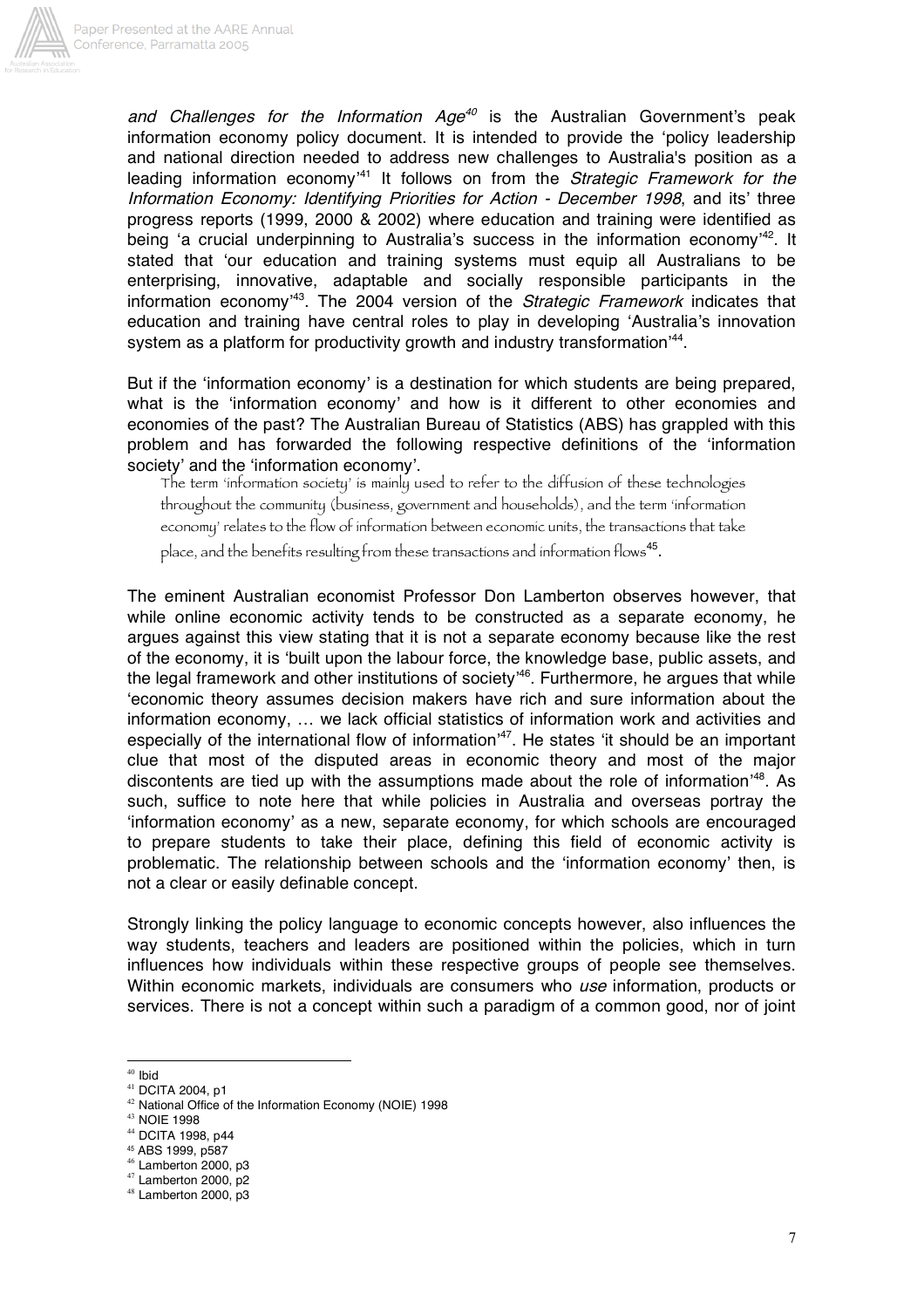

constructions of knowledge, products or of services that usually underpin theories of  $education<sup>49</sup>$ .

Much of the current ICT policy language emphasises the 'use' of computing technologies and positions students, teachers and school leaders as 'users' of technologies. The Adelaide Declaration on National Goals for Schooling in the Twenty-First Century provides an illustration of this point stating students will leave school

confident, creative and productive users of new technologies, particularly information and

communication technologies, and understand the impact of those technologies on society 50.

Positioning students, teachers and school leaders only as 'users' of technologies feeds into a passive mindset where the respective members of the school community are 'clients'. Such an approach gives a sense of a 'one-way' relationship: it does not promote a sense of reciprocity, or that the 'users' may have a level of control or choice over the technologies and their deployment. A challenge for school leaders is to balance assertions of positioning students as 'users' of technologies, with activities that also position them as 'creators' either of or with technologies; not simply as users of technologies.

The narrowing focus on economic outcomes from school has occurred rapidly. The Adelaide Declaration on National Goals for Schooling in the Twenty-First Century (1999) does not refer to preparing students to enter the information economy but rather proposes a broader outcome that the 'achievement of the national goals for schooling will assist young people to contribute to Australia's social, cultural and economic development in local and global contexts'<sup>51</sup>.

#### **An alternative view**

Ways of conceptualising people's relationships with technologies was raised in the 1997 (then) Department of Employment, Education, Training and Youth Affairs (DEETYA) funded report *Digital Rhetorics<sup>52</sup>*. This report was prepared as a result of a two year study investigating literacy, technology and learning. *Digital Rhetorics* identified three conceptual principles upon which it is possible to conceptualise learning with technologies: the 'operational, cultural and critical' dimensions<sup>53</sup>. Bigum and Kenway elaborated upon this concept indicating that educators require an understanding of all three dimensions in their work, stating that the 'operational dimension' refers both to the physical descriptions of technologies and associated equipment (eg computers, local and wide area networks, printers and modems) and to the skills required to use these pieces of equipment. The 'cultural dimension' involves being within the culture of incorporating computers into teaching and learning for educational purposes, irrespective of one's level of skill, and the 'critical dimension' refers to undertaking a critical appraisal of the circumstances, or 'reading against the grain<sup>'54</sup>. By this they mean 'asking questions about the taken for granted assumptions that are embedded in the stories about computer technologies inside and outside of schools' 55.

Conceptualising ICT in schools by applying the 'operational', 'cultural' and 'critical' dimensions may assist school leaders to understand some of the implications of integrating computing technologies into teaching and learning.

 <sup>49</sup> cf Dewey <sup>1966</sup>

<sup>50</sup> MCEETYA 1999, p1 [author's emphasis]

<sup>51</sup> MCEETYA 1999, p2

<sup>52</sup> Lankshear, C., Bigum, C., Green, B., Morgan, W., Murray, J., Synder, I. & Wild, M. 1997

<sup>53</sup> Lankshear, Bigum & Green et al. 1997. Volume 1, p24

<sup>&</sup>lt;sup>54</sup> Bigum and Kenway 1998, p389

 $55$  Ibid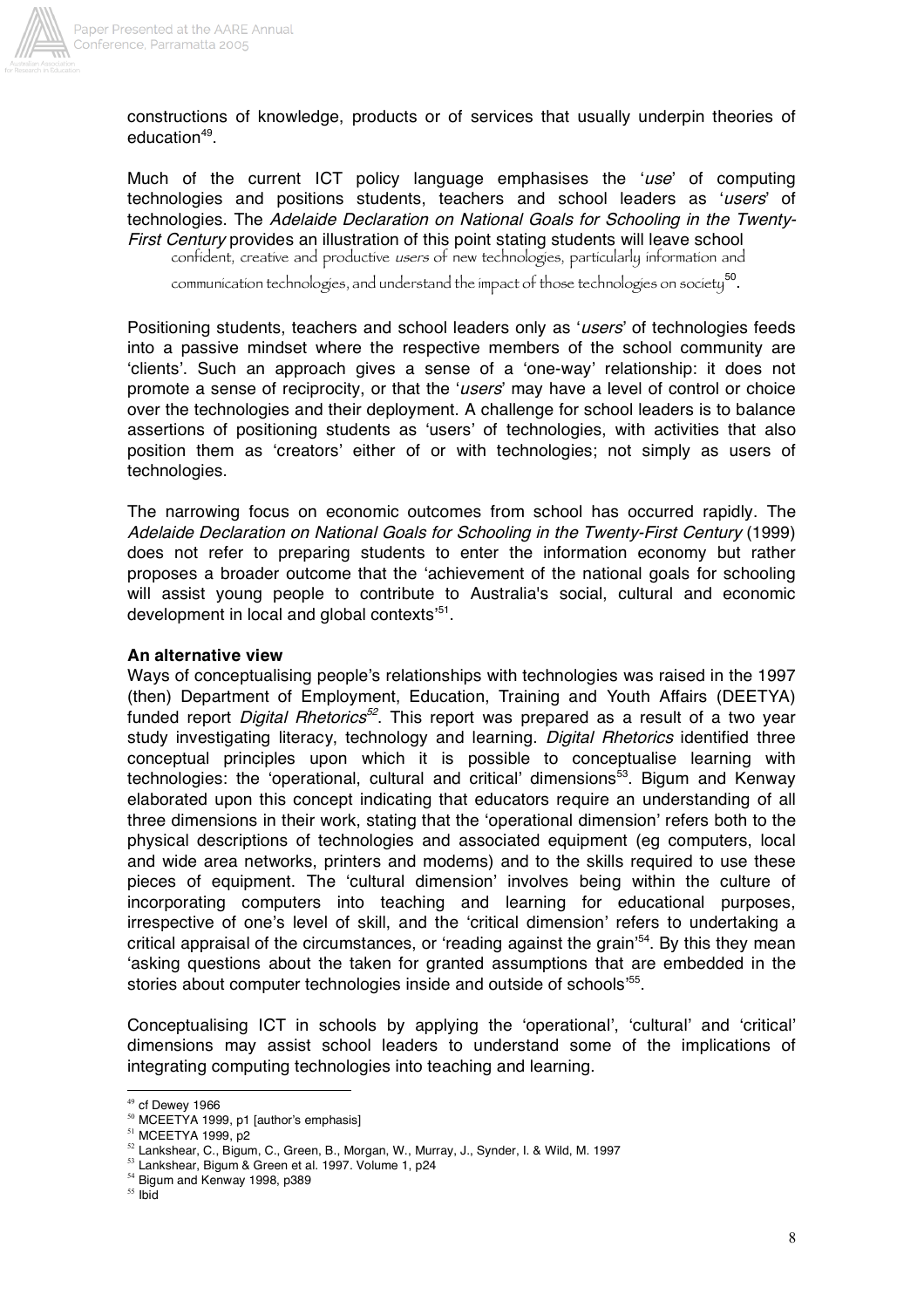

#### **Standards and students' learning with computer technologies**

Another theme that resonates strongly in recent policies in both Australia and overseas as one of the reasons for including computing technologies in teaching and learning is to improve students' learning outcomes. Related to this purpose are the aims of increasing the personalisation of teaching and learning, raising standards and supporting students to achieve to their full potential<sup>56</sup>, as the following examples illustrate.

Two of the five major emphases in the 2005 Ministerial Council on Education, Employment, Training and Youth Affairs (MCEETYA) Joint statement on education and training in the information economy are

- Ensuring that all learners achieve their potential [and]
- $\bullet$  Improving quality and raising standards $^{57}$ .

The Department for Education and Skills (DfES) in the UK has a Five Year Strategy for Children and Learners positions computing technologies as important enablers of educational progress<sup>58</sup>. It identifies the following two specific priorities for computing technologies in teaching and learning:

- ICT will support personalised teaching and learning; [and]
- better information sharing with increasingly integrated ICT.

The British Educational Communications and Technology Agency (BECTA) has indicated that the integration of ICT into teaching and learning should:

- raise pupil attainment;
- increase pupil motivation and self esteem; .. [and]
- improve pupil behaviour 59

Similarly work by the OECD points to the following themes emerging from member countries' who indicate that ICT deployment in schools should:

- Improve the quality of learning; and
- Improve student learning outcomes' 60

In the literature, up until recently there have been differing views about whether computing technologies of themselves produce improvements in students' learning. Recent research from BECTA however, indicates that 'there is a growing body of evidence relating to the positive impact of ICT on learner attainment and other outcomes<sup>,61</sup>. BECTA indicate though that further development of effective pedagogies and how they can be supported, is required.

While recent computing technologies policies are picking up the 'standards rhetoric' to justify the inclusion of computing technologies into teaching and learning, it is probably important to remember that concern about standards is not new. The Adelaide declaration on national goals for schooling in the twenty-first century indicates that

The achievement of these common and agreed national goals entails a commitment to collaboration for the purposes of: …

• increasing public confidence in school education through explicit and defensible standards that guide improvement in students' levels of educational achievement and

 <sup>56</sup> cf Department for Education and Skills (DfES) 2005; MCEETYA 2005; US Federal Department of Education <sup>2005</sup>

<sup>57</sup> MCEETYA 2005: pp1-2

<sup>&</sup>lt;sup>58</sup> The Department for Education and Skills (DfES) 2005

<sup>59</sup> BECTA 2004: p1

<sup>60</sup> OECD 2002

<sup>61</sup> BECTA 2005, p4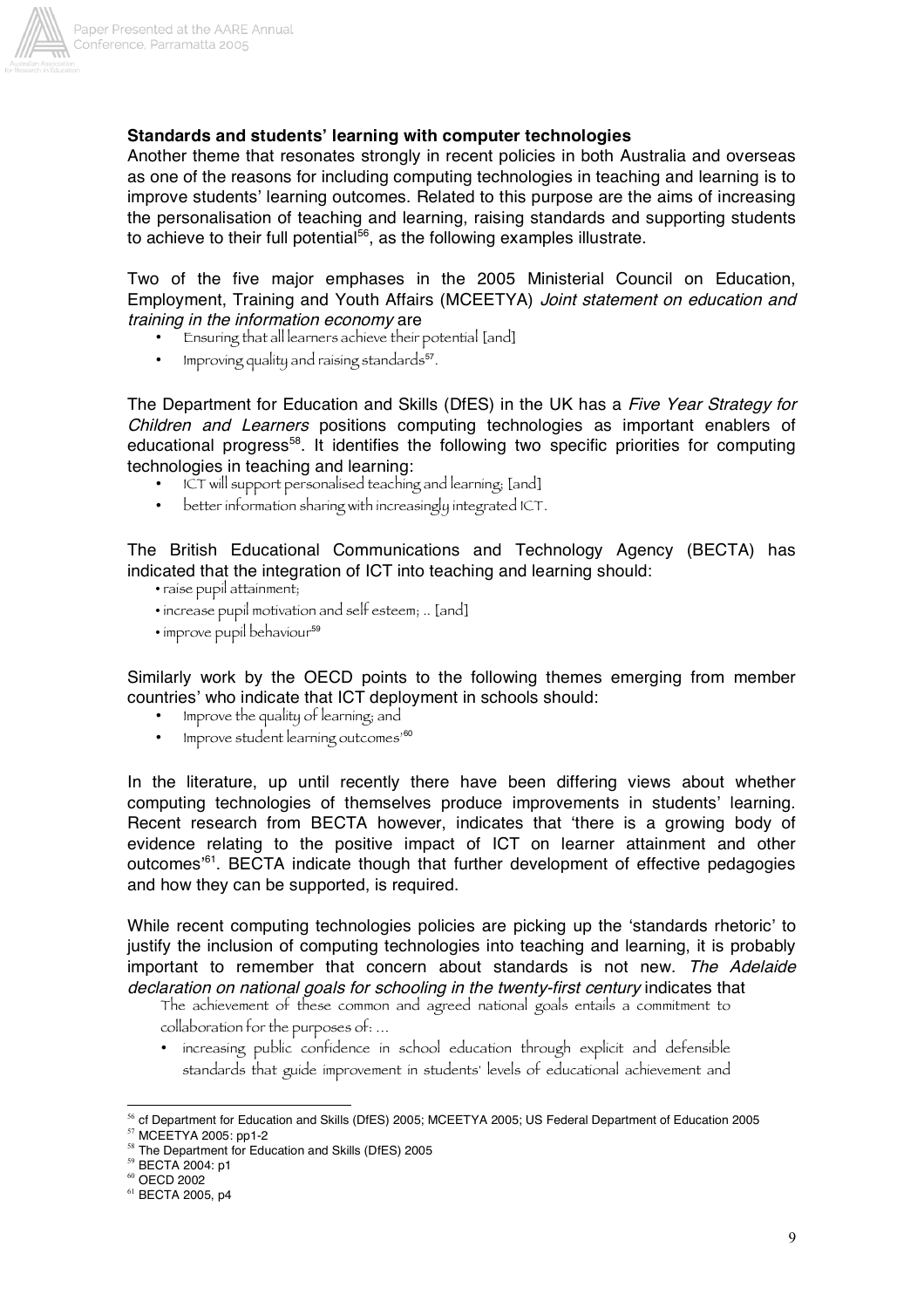

through which the effectiveness, efficiency and equity of schooling can be measured and evaluated<sup>62</sup>'.

In 2005, considerable effort is being made at Commowealth and national levels to influence what is taught; how it is taught; how student outcomes are assessed and how those outcomes are reported to families and employers. The Australian Government is taking a driving role in curriculum, assessment and reporting matters by

identifying and promoting national standards and priorities for students; reporting nationally comparable data on student achievements and improving reporting and accountability on schooling outcomes to parents and the wider Australian community $^{63}.$ 

#### Key curriculum, assessment and reporting initiatives being promoted by the Australian Government include

- establishing greater national consistency in schooling across Australia; …
- implementing a common school starting age by 2010;
- developing statements of learning in key subjects to build more consistency in curriculum outcomes;
- introducing national tests in key subject areas;
- developing a national system for the transmission of student information for students moving from one jurisdiction to another;
- implementing an Australian Certificate of Education for year 12; ... [and]
- $\bullet$  strengthening the school curriculum and learning outcomes  $^{64}.$

In order to monitor student learning outcomes MCEETYA through the (then) MCEETYA Performance Measurement and Reporting Taskforce (PMRT), are undertaking national sample assessments conducted in three-yearly cycles of students':

- science literacy (samples of Year 6 students);
- civics and citizenship (samples of Year 6 and Year 10 students); and
- ICT literacy (samples of Year 6 and Year 10 students).

The national assessment of ICT literacy sits at the intersection of ICT, curriculum, assessment and reporting. The assessment cycle for ICT literacy is planned to commence in October 2005. The national sampling will be used to generate a report on ICT literacy of Australian students which should be available in May 2006.

#### **Homogenisation of policies**

While these national assessments are intended to enable students' progress towards the *National Goals for Schooling in the Twenty-First Century* to be monitored, emerging from an examination of the current school sectors' technologies policies shows that the authors of these policies have adopted the dominant education standards rhetoric to justify learning with computing technologies in schools. There seems to be a global trend towards an homogenisation of the policies that reflects a hegemony<sup>65</sup> of the standards rhetoric. Computing technologies policies in Australia and overseas are being subsumed by economic imperatives and technologies are seen to be able to 'naturally' improve the 'productivity' of teachers and whole schools. To make judgements about 'measurable outputs', standards and standardised tests are being used or are planned. If we look at the

 <sup>62</sup> MCEETYA 1999, p1

 $^{63}$  Department of Education, Science and Training (DEST) 2005, p1

<sup>64</sup> DEST 2005, p2

<sup>&</sup>lt;sup>65</sup> Hegemony is understood here in the Gramscian (1971) sense, as the predominance of one group of people over others, achieved through their consent, and maintained through the commonsense or normal reality of those subordinated in the hegemonic relationships.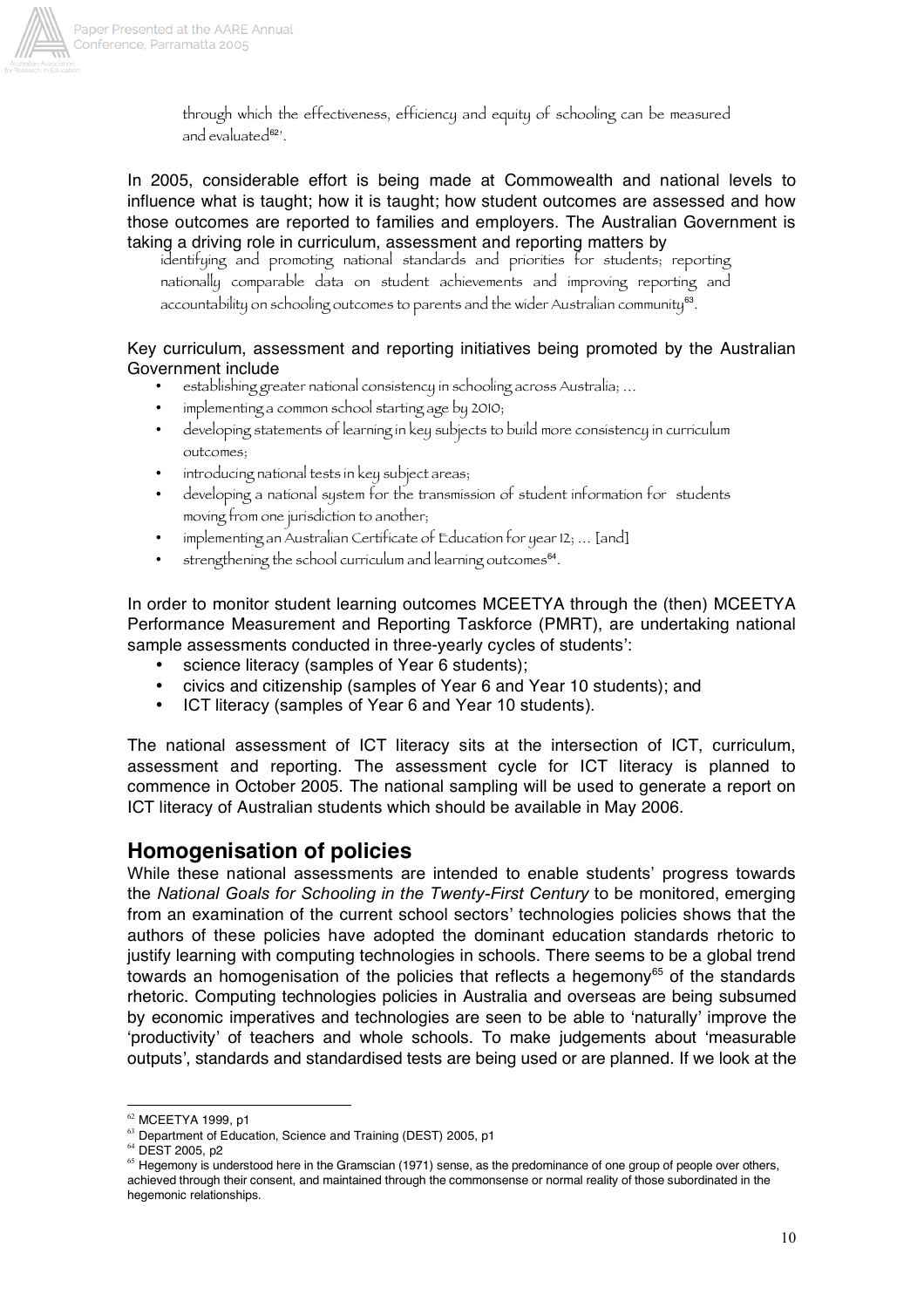

experiences of schools in Great Britain and the USA $^{66}$ , such approaches make it only a small jump to be able to then identify 'successful' and 'unsuccessful' schools on the basis of student populations' achievements on these standardised approaches, and it is only another small jump to resource schools on the basis of their levels of 'success' with their student cohorts' achievements against externally set standards.

If we remember however, that the core business of schools is teaching and learning, it seems impossible to imagine school education in the  $21<sup>st</sup>$  century not including the integration of computing technologies into teaching and learning. As such, the inclusion into current school sectors' technologies policy texts of the dominant education standards rhetoric to justify learning with computing technologies in schools is both unnecessary and counter-productive to addressing professional questions such as 'in what ways should teaching and learning change to meaningfully and ethically include technologies into teaching and learning in pedagogically-sound ways?'

The professionalism of a teacher rests in his or her ability to make the content and the pedagogy appropriate, stimulating and successful for students and their families. Focusing on the pedagogy with technologies in the day to day teaching and learning of students, where the teaching and learning builds upon students' existing knowledge, skills and experiences will mean these school communities will be successful, but maybe not standard or standardised.

# **Conclusion**

This paper has examined Australian computing technologies policies since 1989 and discussed the changing language and intentions in these texts for Australian school education. The utopian links drawn between computing technologies and improving the economic and social fabric of society have been debated. The policy rhetoric of linking computing technologies with improving students' learning outcomes and the preparation of students for their place in the 'information economy' have been challenged. It is argued that the current school sectors' technologies policy texts have unnecessarily adopted the dominant education standards rhetoric to justify learning with computing technologies in schools. Taking a step back from the many policies concerning the integration of computing technologies into teaching and learning, this paper has observed an homogenisation of policies in Australia and overseas: hence policies and standards an standard policies.

 <sup>66</sup> cf Bromley 1998; Gorard, Taylor & Fitz <sup>2003</sup>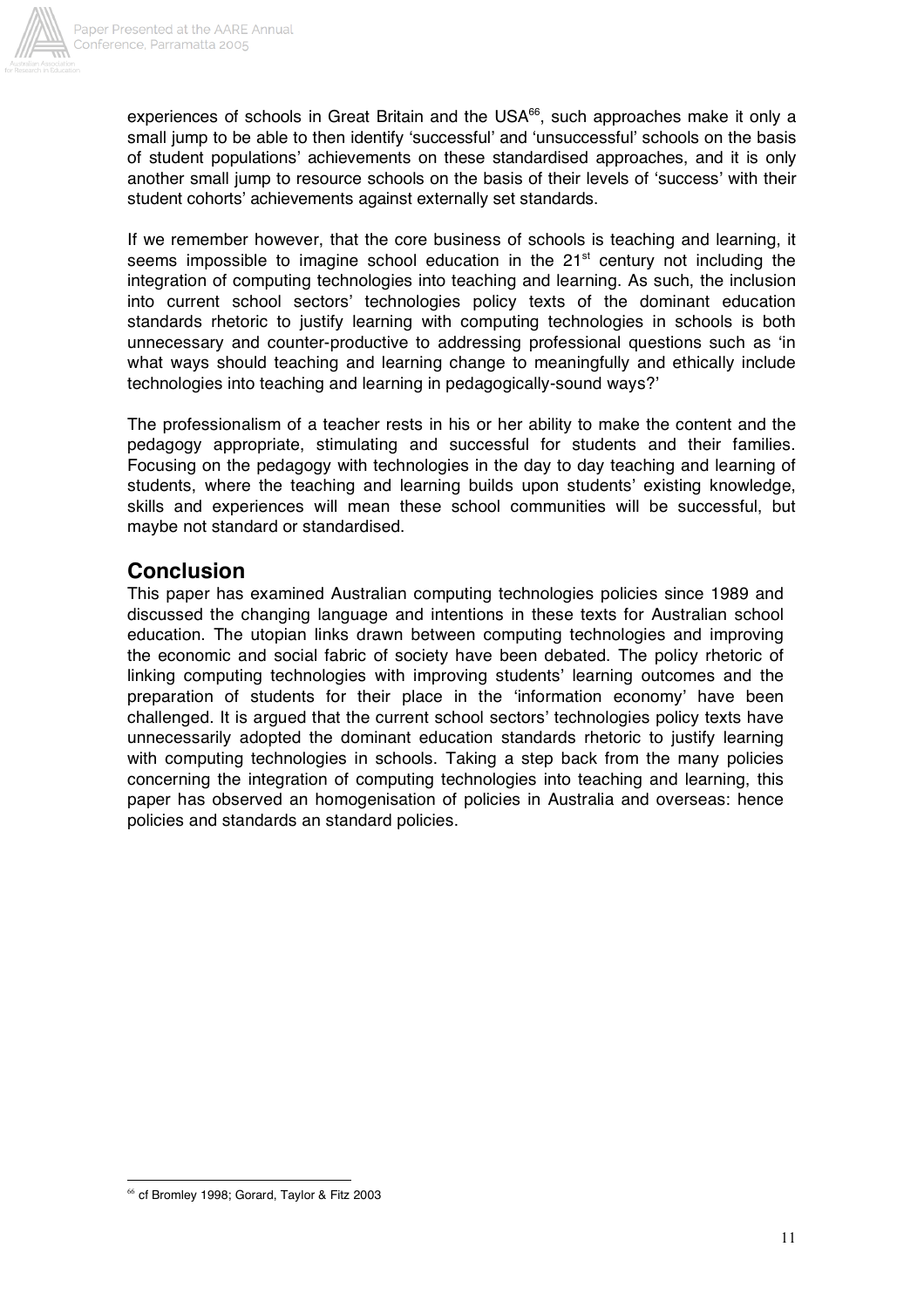

# **References**

Apple, M. (1993). Official knowledge: democratic education in a conservative age. New York, Routledge.

Australian Bureau of Statistics (ABS). (1999). Year book Australia 1999. Australia, Australian Bureau of Statistics.

Australian Capital Territory (ACT) Department of Education and Community Services. (2001). Information technology services in education. http://www.decs.act.gov.au/services/itservices.htm [accessed 2001, March 10].

Australian Capital Territory (ACT) Department of Education and Training, (2004). Transforming the Way We Teach and Learn, the Learning Technologies Plan for ACT Government Schools and Preschools 2004–2006. http://www.activated.decs.act.gov.au/admin/ltplan/pdf/LTPlan.pdf [accessed 2005, March 18]

Australian Education Council (AEC) (1989). Australia's Common and Agreed Goals for Schooling in the Twenty-first Century: The 1989 Common and Agreed Goals for Schooling in Australia (The 'Hobart Declaration') http://www.mceetya.edu.au/hobdec.htm [accessed 24 April 2005]

Ball, S. (1994). *Education reform: a critical and post-structural approach*. England & Philadelphia: Open University Press.

Ball, S. (1990). Politics and policy making in education. Explorations in policy sociology. Great Britain: Routledge.

Bigum, C. & Kenway, J. (1998). New information technologies and the ambiguous future of schooling - some possible scenarios. A. Hargreaves, A. Lieberman, M. Fullan & D. Hopkins (editors), International handbook of educational change. Dordreicht, Boston & London: Kluver Academic Publishers.

British Educational Communications and Technology Agency (BECTA) (2005). The BECTA Review 2005. Evidence on the progress of ICT in education, BECTA. http://www.becta.org.uk/research/research.cfm?section=1&id=3497 [accessed 2 May 2005]

British Educational Communications and Technology Agency (BECTA) (2004). Educational research into ICT and whole school improvement – a selection of abstracts and further sources. http://www.becta.org.uk/page\_documents/ research/school\_improvement\_bibliography.pdf [accessed 27 April 2004]

Bromley, H. (1998). Introduction: Data-driven democracy? Social assessment of educational computing. H. Bromley & M. Apple (editors), Education/technology/power. Educational computing as a social practice. USA: State University of New York Press.

Codd, J. (1988). "The construction and deconstruction of educational policy documents." Journal of education policy 3(3): 235-247.

Culp, K.M., Honey, M., and Mandinach, E. (2003). A retrospective on twenty years of education technology policy.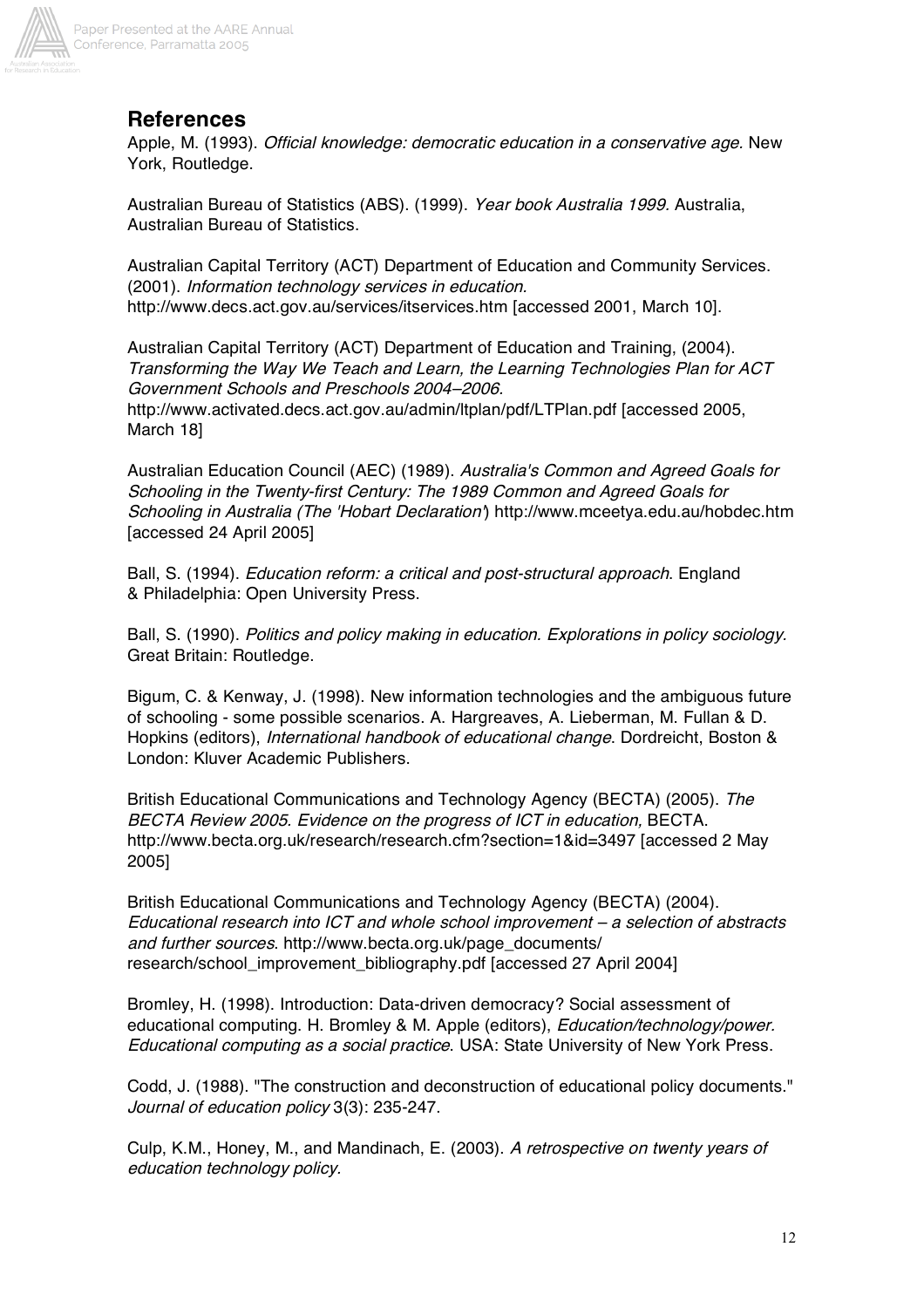

http://www.nationaledtechplan.org/docs\_and\_pdf/20yearsdocrevised.pdf accessed 2004, September 2]

Curriculum Corporation for the Ministerial Council on Education, Employment, Training and Youth Affairs (MCEETYA) (2003). Learning in an online world: Learning Architecture Framework, Curriculum Corporation, Melbourne Australia

Curriculum Corporation for the Ministerial Council on Education, Employment, Training and Youth Affairs (MCEETYA) (forthcoming). Learning in an online world Leadership and professional learning strategy

Department for Education and Skills (DfES) (UK) Five Year Strategy for Children and Learners,

http://www.dfes.gov.uk/publications/5yearstrategy/docs/DfES5Yearstrategy.pdf [accessed 2005, May 28]

Department of Education, Training & Youth Affairs. (DEETYA) (2000) Learning for the knowledge society. An education and training action plan for the information economy. http://www.detya.gov.au/schools/publications/reports/learning/learning.htm [accessed 2000, September 27].

Department of Communication, Information Technology and the Arts, Australia's Strategic Framework for the Information Economy 2004 - 2006: Opportunities and Challenges for the Information Age, http://www.dcita.gov.au/ie/framework [accessed 2005, April 24]

Department of Education (Tasmania) (2005). Connections Strategic planning framework, Department of Education, Tasmania.

http://connections.education.tas.gov.au/Nav/VisionGoal.aspID=VG19#focusSG28%2E1 4 [accessed 2005, March 25]

Department of Education (Tasmania) (2002). ICT in education strategic policy 2002-2005, http://connections.education.tas.gov.au/ attachments/00000001/ICT%20in%20Schools%20final.doc[accessed 2005, March 20]

Department of Education (Victoria) (2000). Summary: School Leadership Capabilities. A Leadership Development Model for Principals, Assistant Principals and Leading Teachers in Victorian Schools. Melbourne, Department of Education (Victoria).

Department of Education, Science and Training (DEST (2005). School education summary,

http://www.dest.gov.au/sectors/school\_education/School\_education\_summary2.htm [accessed 2005, May 25]

Dewey, John (1966). Democracy and education : an introduction to the philosophy of education, New York, Free Press; London, Macmillan

Dickard, N. (2003) The sustainability challenge: taking edtech to the next level. Benton Foundation. http://www.benton.org/publibrary/sustainability/sus\_challenge.html [accessed 2004, September 15]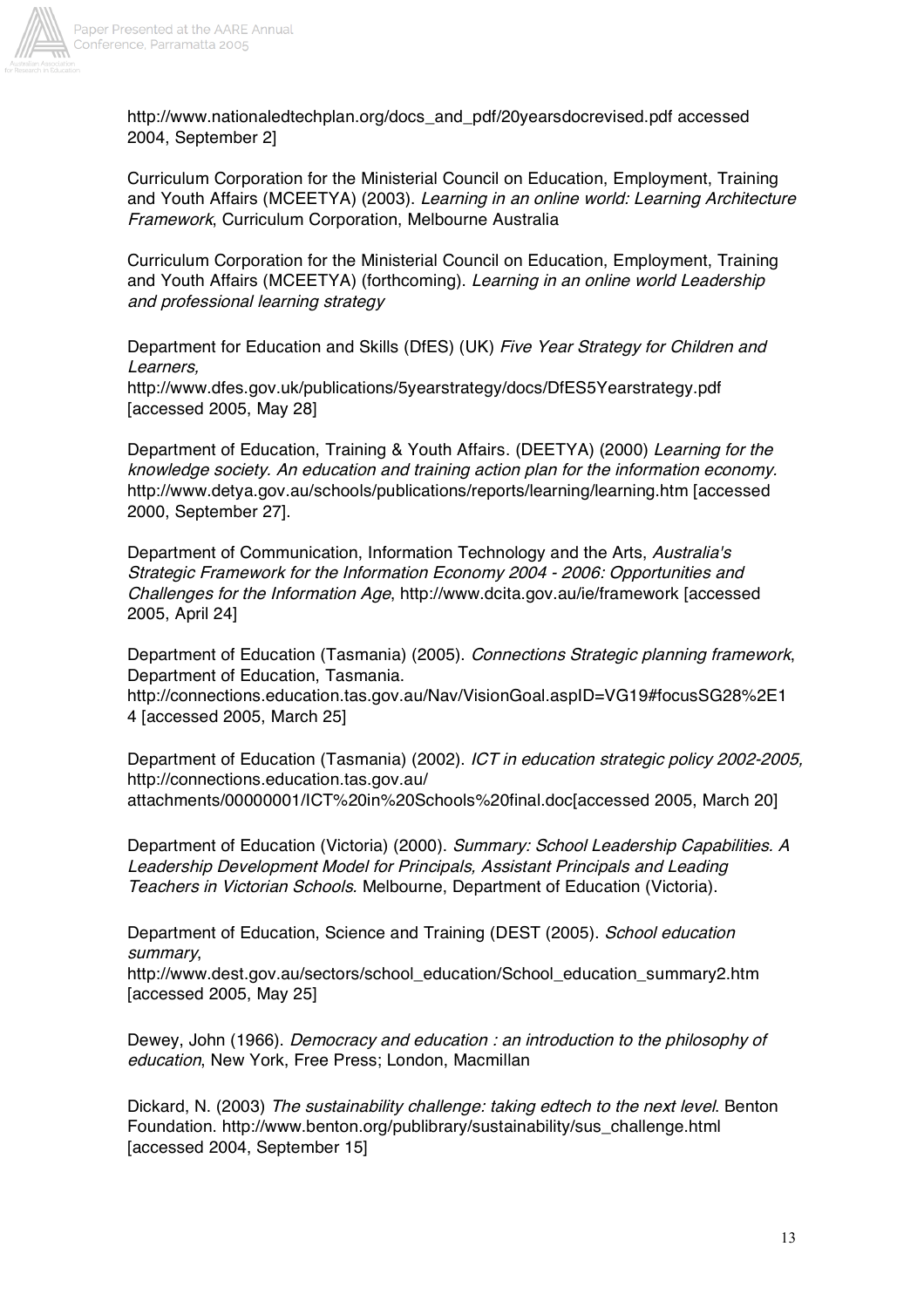

Education Network, A. (2000). Learning in an online world. School education action plan for the information economy. South Australia, Commonwealth of Australia.

Education Queensland (EQ). (2001). Computers in learning. http://education.ald.gov.au/tal/2001/cil\_pol.htm [accessed 2001, November 10].

Education Queensland (EQ). (2000). 2010 Queensland State Education, http://education.qld.gov.au/corporate/qse2010 [accessed 2004, September 24]

Gorad, S., Taylor, C., & Fitz, J. (2003). Schools, markets and choice policies, RoutledgeFalmer, UK, USA and Canada

Gramsci, A. (1971). Selections from the Prison Notebooks. London, Lawrence and Wishart.

Hakken, D. (1999). Cyborgs @ cyberspace. An ethnographer looks to the future. New York & London: Routledge.

Hallinger, P. & Snidvongs, K., (2005). Adding value to school leadership. A review of trends in the development of managers in the education and business sectors, http://www.ncsl.org.uk/mediastore/image2/randd-adding-value-hallinger.pdf [accessed 2005, May 15]

Heidegger, M. (1977). The question concerning technology. W. Lovitt (ed), The question concerning technology and other essays. New York: Harper.

Information Policy Advisory Council's (IPAC). (1997). rural&regional.au/for all. Report of a working party's investigation into the development of online infrastructure and services in regional and rural Australia. http://www.ipac.gov.au/report/ipac.htm [accessed 1999, March 16].

Kress, G. (1997). Visual and verbal modes of representation in electronically mediated communication: the potentials of new forms of text. I. Synder (ed), Page to screen. Taking literacy into the electronic era. Australia: Allen and Unwin.

Lamberton, D. (2000). Information and productivity. New Zealand: Department of applied and international economics, Massey University, New Zealand.

Lankshear, C., Bigum, C., Green, B., Morgan, W., Murray, J., Synder, I. & Wild, M. (1997). Digital rhetorics: Literacies and technologies in education - current practices and future directions. Three volumes. Australia: Queensland University of Technology and the Commonwealth Department of Employment, Education, Training and Youth Affairs.

Luke, C., de Castell, S. & Luke, A., (1989). Beyond criticism: the authority of the school textbook. S. de Castell, A. Luke & C. Luke (eds), London, Language, authority and criticism. Readings on the school textbook. New York & Philadelphia, The Falmer Press.

Ministerial Council for Education, Employment, Training and Youth Affairs (MCEETYA), (2005). Joint Statement on Education and Training in the Information Economy. http://www.dest.gov.au/ministers/images/js.pdf [accessed 2005, April 28]

Ministerial Council on Employment, Education, Training and Youth Affairs (MCEETYA). (1999). The Adelaide declaration on national goals for schooling in the twenty-first century. http://www.curriculum.edu.au/mceetya/nationalgoals [accessed 1999, May 22].